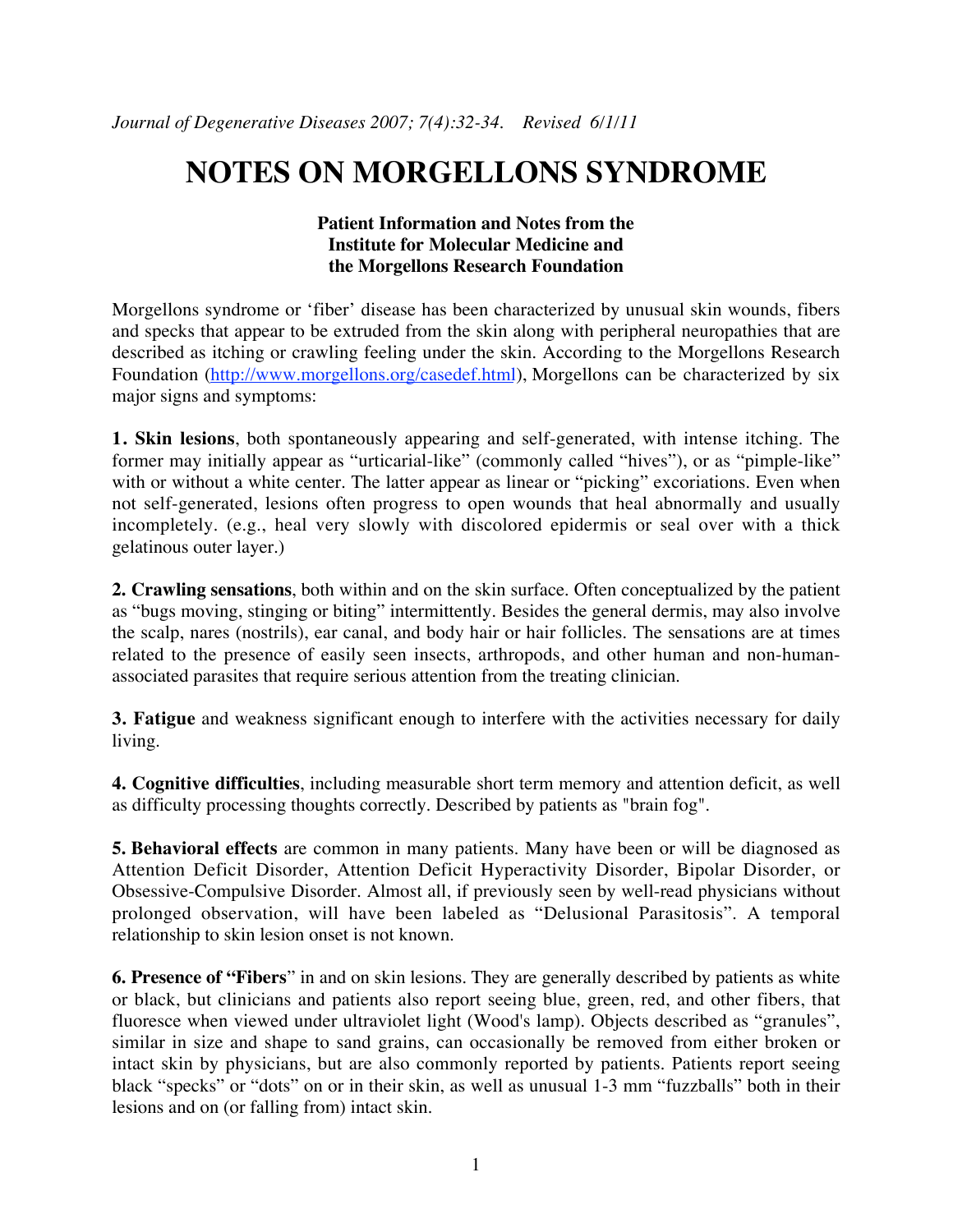Other signs and symptoms include: changes in visual acuity, balance problems, bloating and swelling of legs, neurological symptoms, including changes in mood and personality, painful extremities, tinnitus, gastrointestinal symptoms, skin sores that do not heal, changes in skin pigmentation and texture and other changes, arthralgias or arthritis-like symptoms, sinus problems, breathing problems and chronic infections (*Borrelia burgdorfi* or Lyme Borrelia, *Mycoplasma* species, among others) or skin parasites. Also, in some patients small, sometimes colored, dart-like structures have been removed from under the skin. In addition, many patients have co-morbid conditions, such as Chronic Fatigue Syndrome, Fibromyalgia Syndrome or Sarcoidosis. Often patients with the Morgellons Syndrome are thought to be delusional, or they are accused of self-inflicted skin lesions. Thus obtaining appropriate medical assistance is often a challenge, because most practicing physicians have little knowledge of new or emerging illnesses that may be outside of mainstream medicine.

Although the cause of Morgellons is unknown, it is thought to contain several elements of known microorganisms. Similar to Lyme disease, Morgellons likely includes several types of unusual infections, including bacterial (Mycoplasma, Borrelia, etc.), parasitic (a previously unknown parasite has been found), fungal and even insect (for example, the extruded material from some patients appears to be similar to chitin, a very tough mainly polysaccharide material).

Patients who do not have medical assistance or are trying to augment the treatment they are receiving may want to consider the following information below developed from anecdotal studies and patient feedback. The regimen described is only suggested for patients, and it is intended for long-term use and requires daily maintenance. The suggestions below may or may not help suppress your Morgellons, and the information is not intended to replace a physician's care or instructions. There is no known cure for Morgellons, and new information in the future may change the suggestions below.

This suggested regime must be adjusted to individual patients, the stage of the illness and comorbid conditions. Consult with your physician in order to determine the most favorable approach. Recovery from Morgellons is very gradual and varies from patient to patient. Often patients' signs and symptoms become worse before they slowly get better. The first treatment consideration is general diet and dietary supplements.

**1. Diet is important**. Most patients do not consider diet important, but it is quite important in all chronic illnesses. The Institute for Molecular Medicine has posted some dietary advice on its website under Treatment Considerations (http://www.immed.org/). In Morgellons Disease an alkaline diet is important.

**2. Vitamins and Minerals are imperative**. Most chronic illness patients are deficient in Vitamin B Complex, Vitamin C, Coenzyme Q-10, among others. Information is listed in the first document in the publications section of Treatment Considerations (http://www.immed.org/). Since some vitamins can interfere with uptake and action of certain drugs, they should not be taken at the same time of day as other medications, such as antibiotics or other drugs.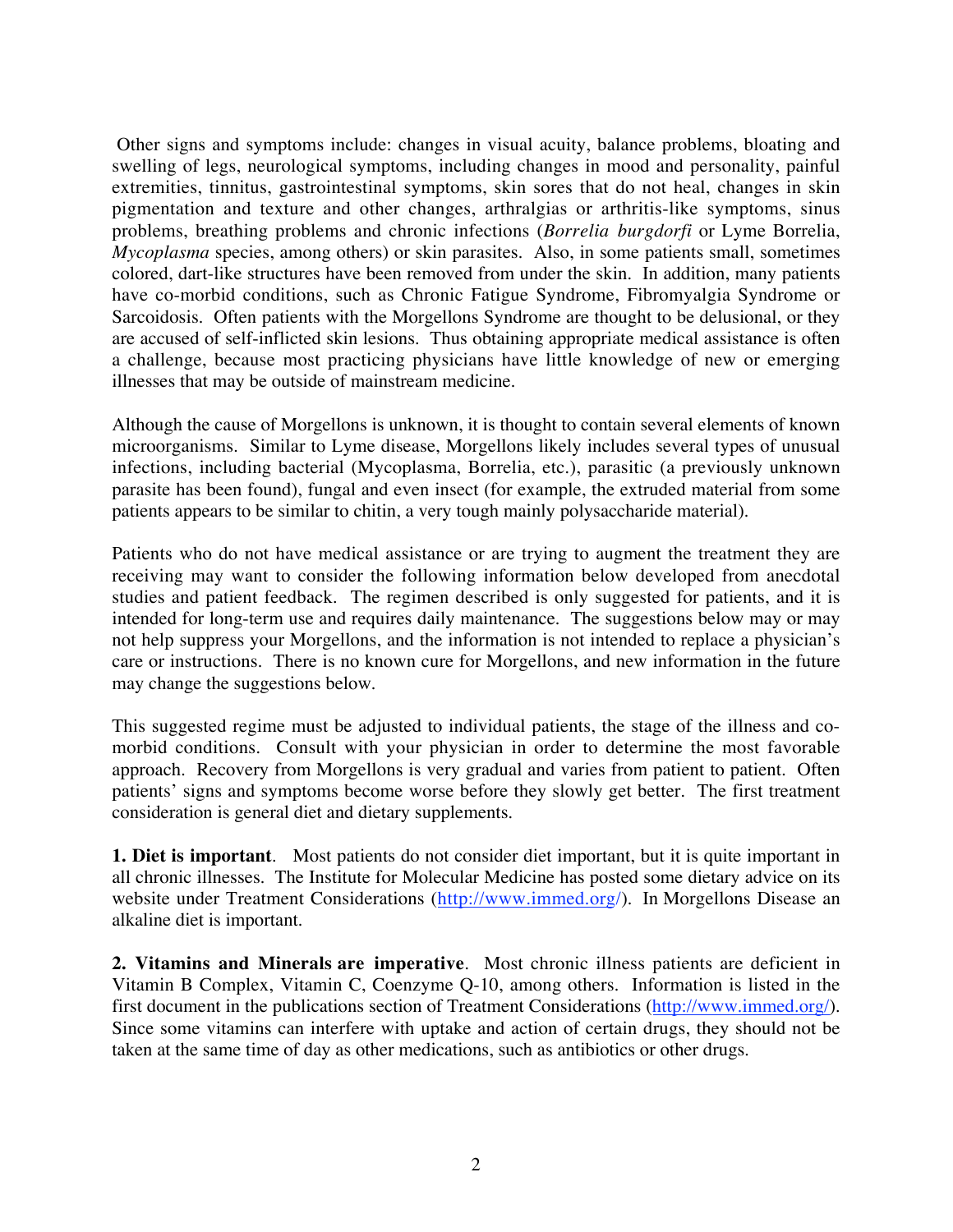**3. Immune Enhancement should be considered**. There are various supplements available that can boost your immune system. The Institute for Molecular Medicine has posted some information on immune enhancement supplements that you can purchase over the counter (OTC). They are listed in the first document in the publications section on Treatment Considerations (http://www.immed.org/). Ask your physician if certain supplements may interfere with medications that you are currently taking.

**4. Lipid Replacement Therapy is important** for fatigue and mitochondrial function. The Institute for Molecular Medicine has conducted several clinical trials on the use of Lipid Replacement Therapy to reduce fatigue and restore mitochondrial function, which is important for general health and recovery from chronic illnesses. Publications on this topic using NTFactor and other lipid replacement products can be found in the publications section of Treatment Considerations (http://www.immed.org/).

**5. Antibiotics have helped patients.** Although Morgellons is not caused by bacteria alone, bacterial co-infections are extremely likely with this condition. Patients have benefited from tetracyclines, such as doxycycline, along with other antibiotics. Many MD patients test positive for Lyme Disease, caused by *Borrelia b*., *Mycoplasma* spp., among other infections (*Chlamydia pneumoniae*, . Thus an antibiotic regimen has proved useful to suppress system wide signs and symptoms and neurological problems. Some patients have also used anti-parasitic medications.

**6. Some Natural Remedies are useful**. These are often the same as those used in patients with Chronic Fatigue Syndrome or Fibromyalgia Syndrome and can be found in the first document in the publications section on Treatment Considerations (http://www.immed.org/). In addition, green coffee extract (http://vitanetonine.com) has been reported as useful. Ask your physician if certain supplements may interfere with medications that you are currently taking.

**7. Probiotics are a requirement** for recovery from chronic illnesses. These are important in restoring gut flora and helping with digestion and maintenance of the gastrointestinal system. Some are listed in the first document in the publications section on Treatment Considerations (http://www.immed.org/).

**8. Pain and sleep medications will help** you sleep if relaxation activities are insufficient.

**9. Ample pure water is essential**. It is important to keep hydrated with bottled water.

**10. Eliminate alcohol, caffeinated products and excess sugar** from your diet. These interfere with the therapy and generally make your condition worse.

**11. Remove biofilm** (optional). Foreign matrix material under the skin can be slowly broken up with agents that dissolve biomatrix, such as formed by bacteria or parasites. These matrix materials protect the microorganism from immune attack and drug treatment, so their removal is thought to help patients with conditions of foreign biofilm and infections. Metal and salt chelators, such as EDTA, have been used to break up biofilm, and a useful and safe product for this is Detoxamin EDTA suppositories (www.detoxamin.com) used every other night.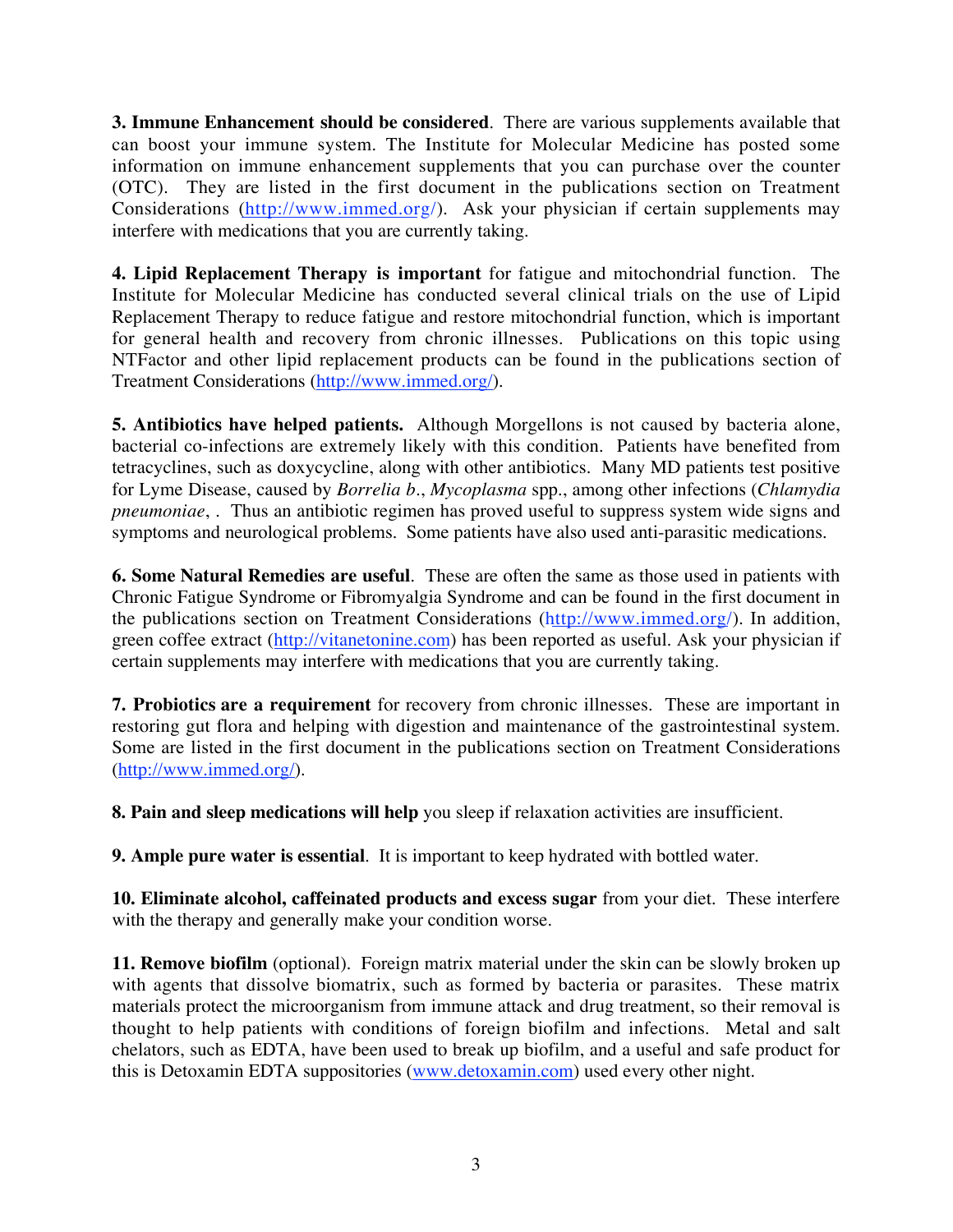Once you have begun to follow the general dietary recommendations, it's time to consider some specific recommendations for Morgellons. This condition should be considered contagious, although this has not been proven, it may be capable of spreading to family members and pets. It should be considered parasitic, but a known parasite has not been identified in Morgellons. Worm-like forms have been removed from lesions, but their role in the illness has not been confirmed. They may contribute to the sensation of insects crawling under the skin. It may also involve other co-infections, such as Lyme *Borrelia b., Mycoplasma* species or other bacterial infections. It may also involve fungal co-infections. Morgellons affects multiple organs and tissues, and there is no simple, single treatment that is effective.

**The Second Consideration is that there are important hygienic suggestions that must be followed.** Please consider following the suggestions below.

**1. Clean everything with strong cleaners**, such as Pinesol or Lysol. If you have a dishwasher, use this to wash and sanitize personal items. Clean surfaces and even door knobs with Pinesol or other cleaners.

**2. Wash clothes daily with detergent and bleach**. Linens, pillowcases, mattress covers and sheets should be changed and cleaned daily. Flannel is a comfortable alternative. Use Borax with detergent in the wash.

**3. Try to keep as dry as possible**. Moisture appears to worsen the condition. Use baths only to clean the skin lesions and then only with sea salt, Epsom salt with medicated soap. Moisture control in containers around the house and air purifiers help keep the environment dry. Also, try to keep autos, yard, garage, etc. as dry as possible.

**4. Do not use lotions or perfumes; instead, use acne products for skin treatments.** Lotions or perfumes tend to spread the condition to uninvolved areas. Instead, use Neutrogena Rapid Clear acne treatment pads, Isotrex gel topical acne treatment (containing isotretinoin, http://www.walgreens.com/). Hand sanitizer gels should be used when removing debris in sores. Medicated soaps should be used, or soaps such as Dead Sea salt soap for acne or Dettol bar soap (http://www.carbolicsoap.com/dettol).

**5. Keep hair away from your body**, even when washing your hair, and shampoo with Dawn dishwashing detergent or a medicated shampoo. If you can't use medicated shampoo, try Tresemmé Deep Cleansing Shampoo with vitamin C and conditioner or Jojoba Shampoo plus conditioner (Millcreek botanicals, http://www.millcreekboticals.com/). At night a thickening spray can be used, such as made by Pantene. Avoid contact hair with others to minimize chance of spreading the condition.

**6. Use latex gloves if your hands are infected**, and do not touch uninfected skin with your bare hands. Use Zim's Advanced Wound Care gel (http://www.bizrate.com/) or Dr. Bonner's Hemp Lavender or Hemp Peppermint soap for washing exposed skin (http://www.drbronner.com/).

**7. Treat pets, if necessary**, because they can contract the condition. Medicate with antiparasites and antibiotics, if necessary.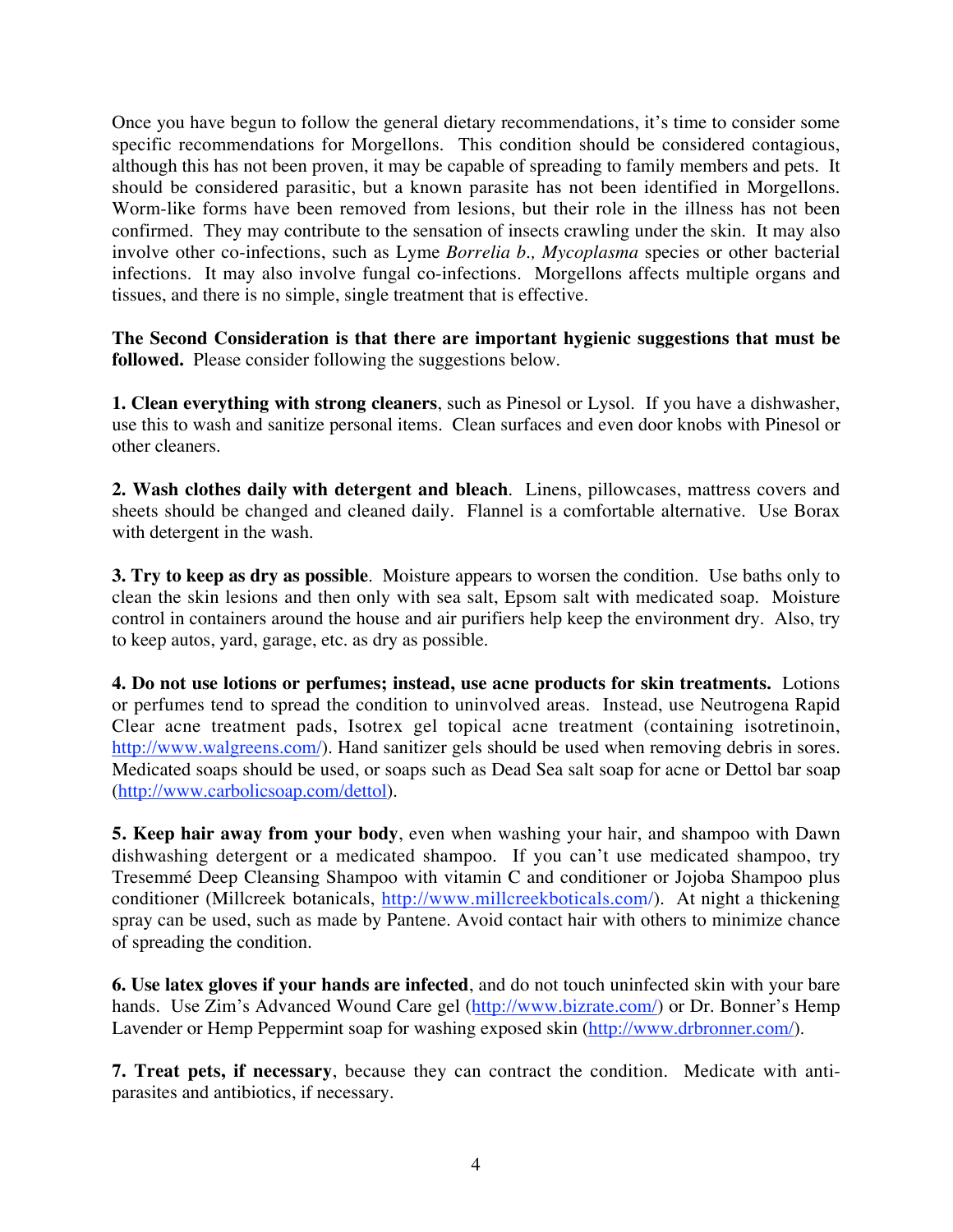**8. Remove carpets, if necessary**, and maintain a clean, dry environment. Change air filters often.

Patients diagnosed with bacterial co-infections should be treated with antibiotics. For the types of intracellular bacterial co-infections found in Morgellons patients, long-term antibiotics are usually necessary. In addition, patients with fungal co-infections should be treated with antifungal drugs. The Institute for Molecular Medicine has posted some information on antibiotics, anti-virals and anti-fungal drugs. These are prescribed by a physician. They are listed in the first document in the publications section on Treatment Considerations (http://www.immed.org/). Ask your physician if certain antimicrobials may interfere with medications that you are currently taking.

**Next is a list some of some common commercial products that will help**. Keep in mind, however, they may not work for everyone. You may have to come up with a mix that will work well for your needs. There is no known cure for Morgellons, so these are only suggestions that could help improve your condition.

**1. Directly treat skin sores with a Calamine spray** (Band-Aid, http://www.amazon.com/). Leave the product on as long as possible, and do not rub it into the skin. Also, colloidal silver can be used directly on lesions. Betadine antiseptic solution is a good broad-spectrum antiseptic (http://www.brucemedical.com/) and hand (gel) sanitizers can be used on sores and keep hands clean.

**2. Skin can be treated with acne products or medicated soaps.** Some examples are Sapoderm soap (http://shopping.ninemsn.com.au/), Dettol soap (www.amazon.com) oatmeal soap, Clear Skin for acne and especially African Black Soap by Nubian Heritage (http://www.iherb.com/). Combinations of Dettol and African Black Soap are helpful. Do not rub your skin—lather and rinse. Use towels only once, and then wash them. Hand (gel) sanitizers can be used to keep skin clean. After cleaning, a lotion or cream containing vitamin C should be applied, especially at bedtime, or a lotion containing cranberry seed oil (http://www.fruitessentials.com/).

**3. Cover open skin sores with a loose bandage** (Band-Aid, decompression strips, Hytape surgical tape, etc.) and keep them dry.

**4. Remove any fibrous or worm-like material** with an alcohol-treated tweezers and use facial tissues. Do not contaminate other skin areas with materials removed from your skin and use hand (gel) sanitizers after removing debris to keep skin clean and sanitized.

**5. Treat sinus problems with a cold medication**, such as Dristan, Allerest, Actifed, etc. Do not use nasal sprays.

**6. Treat skin and muscle pain.** A variety of pain products and muscle relaxers are available, such as Advil PM, Doan's backache nighttime, Loratab or Flexril.